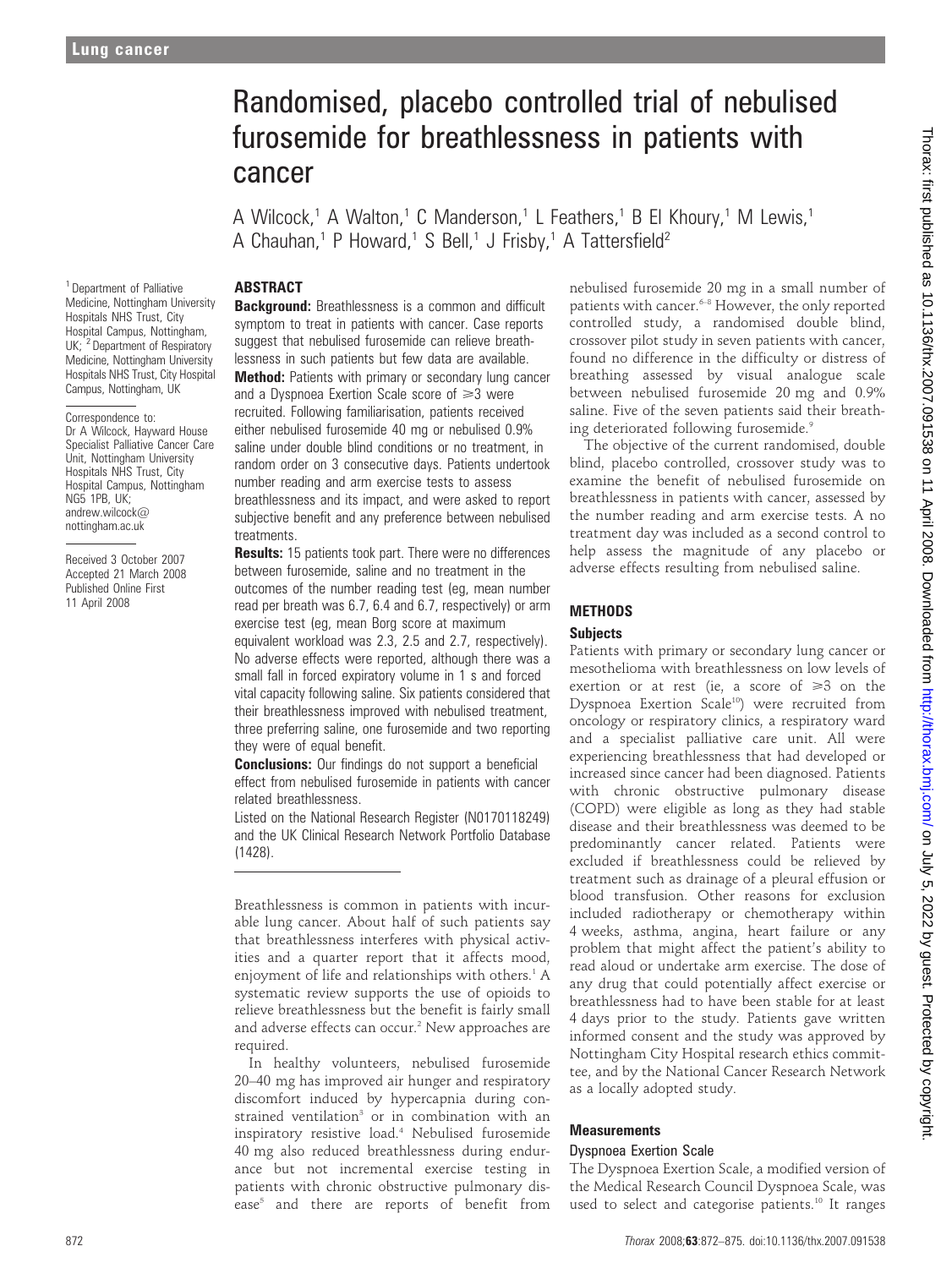from  $0 =$  "I am able to walk at my own pace on the level without getting breathless over any distance" to  $5 =$  "I am breathless at rest''.

### Spirometric values

Forced expiratory volume in 1 s ( $FEV<sub>1</sub>$ ) and forced vital capacity (FVC) were measured with the patients seated as the best of three recordings using a dry wedge spirometer (Vitalograph Type R Spirometer, Buckingham, UK) or hand held spirometer (Micro Spirometer, Micro Medical, Rochester, Kent, UK), depending on whether the patient was studied in the palliative care unit or a hospital side room. Patients used the same device on each day.

#### Number reading test

This has been developed to measure the limiting effect of breathlessness on reading numbers aloud at rest.<sup>11</sup> While seated, patients are given a page containing a grid of numbers and asked to read the numbers aloud and in order as quickly and clearly as they can. The number of breaths taken and the number of numbers read over 60 s is recorded. The procedure is repeated five times using the same grid of numbers. Patients are allowed to recover between readings and continue when they feel rested. The highest number obtained from the five readings and the number of numbers read per breath during this reading are noted.

#### Arm exercise test

This has been developed to assess breathlessness in patients with cancer who are breathless at low levels of exertion.<sup>12</sup> While seated, patients are asked to move an outstretched arm between two points 20 cm above and 20 cm below shoulder height in time to a regular audible beat (80 beats/min) with no verbal



encouragement. At 1 min intervals, patients are asked to quantify their sensation of breathlessness by pointing to a modified Borg scale<sup>13</sup> and then switch to exercising the other arm. The Borg scale is a vertical scale labelled from 0 to 10 with corresponding expressions of increasing sensation intensity from ''nothing at all'' to ''maximal''. Breathlessness was defined to the patients as ''a feeling of an uncomfortable need to breathe rather than other sensations associated with exercise, such as fatigue or the awareness that ventilation had simply increased''. Patients are asked to continue the exercise for as long as possible. Breathlessness scores at the maximum duration of exercise attained by each patient in all three tests were used in the analysis.

#### Protocol

Tests were carried out in a quiet room in the palliative care unit or a ward side room. Patients were given written instructions to avoid caffeine for 1 h, large meals for 2 h and excess alcohol from the night before the tests. Medication and times of drug administration were unchanged during the study, which ran over 4 days. The initial day was for familiarisation with the equipment, surroundings and procedure. On the next 3 days, at the same time of day, patients undertook the assessments following nebulised furosemide 40 mg or 0.9% saline under double blind conditions, or no treatment. An independent pharmacist prepared the nebulised treatments following a treatment order generated using randomised permuted blocks containing the six possible orders of treatment. Furosemide and saline (both 4 ml) were given by jet nebuliser (HOT Top Plus, Intersurgical, Wokingham, UK; particle mass median diameter  $3.25 \text{ }\mu\text{m}$ ) attached to a facemask and driven with air at 8 l/min. The nebuliser was attached to a facemask and patients were instructed to take slow deep breaths through their mouth until 1 min after the nebuliser started to splutter (approximately 5 min). Spirometry was measured immediately before and after the nebulised treatment ended. After 10 min of rest, patients underwent the number reading test and, after a further 10 min rest, the arm exercise test. On the no treatment day, patients underwent spirometry followed by the number reading and arm exercise tests, as above. Patients emptied their bladder immediately before each study and urine output was measured over the next 2 h. The patient was allowed one 125 ml drink during this period. At the end of the study patients were asked if they had perceived any benefit from the nebulised treatment and, if so, any difference between the two treatments.

The primary outcome was the two end points of the number reading test—namely, the total number read and the number read per breath. Our previous within subject, between day data indicated that nine and 15 patients, respectively, would be required to detect a change in these two end points (90% power;  $p = 0.05$ ) equivalent to 50% of that seen following drainage of a pleural effusion.<sup>11</sup> We had hoped to recruit 30 patients but, because of slow accrual, recruitment was discontinued after reaching the minimum number.

#### Statistical analysis

Repeated measures analysis of variance was used to test for carry over, period and for treatment effects to establish the within subject difference in the mean values of number of numbers read, number of numbers read per breath, the modified Borg score at maximum equivalent work load, duration of arm exercise and urine output between the three treatment groups. Figure 1 Study flow diagram. The state of the set of the spirometric values following nebulised furosemide furosemide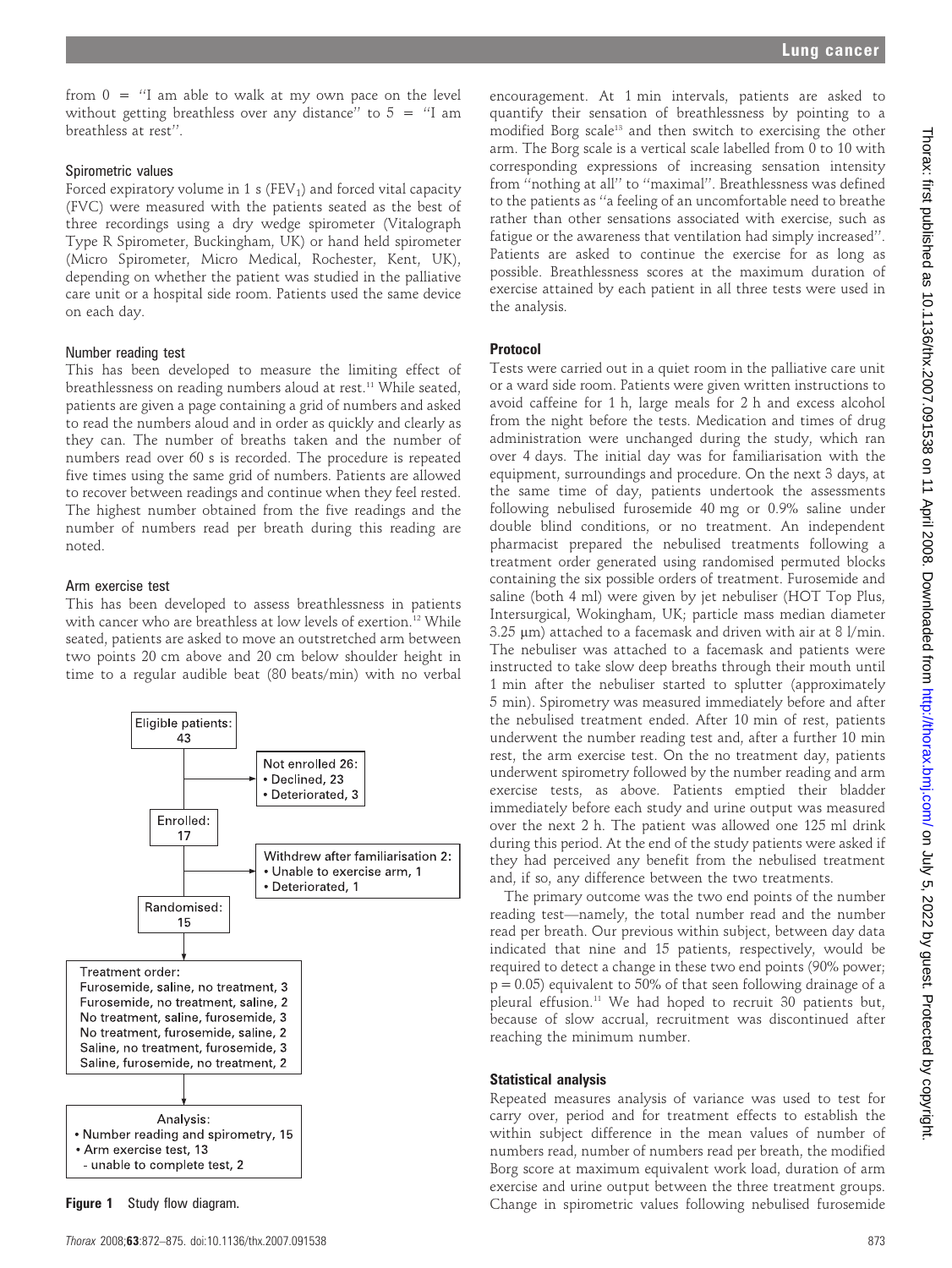|  |  | Table 1 Number reading and arm exercise test outcomes, spirometric values and urine output following |  |  |  |
|--|--|------------------------------------------------------------------------------------------------------|--|--|--|
|  |  | nebulised furosemide or nebulised saline and on a no treatment study day                             |  |  |  |

|                                            | <b>Furosemide</b> | <b>Saline</b> | No treatment | p Value |
|--------------------------------------------|-------------------|---------------|--------------|---------|
| Number reading test ( $n = 15$ )           |                   |               |              |         |
| No of numbers read                         |                   |               |              |         |
| Total                                      | 68 (16)           | 70 (15)       | 70 (16)      | 0.91    |
| Per breath                                 | 6.7(7.9)          | 6.4(5.1)      | 6.7(5.9)     | 0.64    |
| Arm exercise test ( $n = 13$ )             |                   |               |              |         |
| Duration of arm exercise (s)               | 452 (349)         | 485 (345)     | 467 (342)    | 0.96    |
| Borg score at maximum equivalent work load | 2.3(1.5)          | 2.5(1.4)      | 2.7(1.9)     | 0.83    |
| Change in spirometric values ( $n = 15$ )  |                   |               |              |         |
| $FEV_1$ (ml)                               | $-10(80)$         | $-80(90)$     |              | 0.03    |
| FVC (ml)                                   | 10 (100)          | $-70(80)$     | -            | 0.02    |
| Urine output (ml) $(n = 10)$               | 202 (124)         | 203 (131)     | 199 (150)    | 0.99    |

Values are mean (SD).  $FEV<sub>1</sub>$  forced expiratory volume in 1 s; FVC, forced vital capacity.

and saline were compared by paired t test. Calculations were performed using the Statistical Package for the Social Sciences (SPSS) V.14.0. A p value of  $< 0.05$  was regarded as statistically significant.

## RESULTS

Recruitment commenced in October 2002 and was stopped when 15 patients (eight females; mean (SD) age 66 (11) years) had completed the study (fig 1). Their median (range) Eastern Co-operative Oncology Group performance status was 2 (1–3). All had thoracic cancer, either primary (non-small cell lung  $(n = 7)$ , mesothelioma  $(n = 2)$ ), or secondary (breast  $(n = 2)$ , one each from the pancreas, thymus, uterus and unknown). Regular medication included opioids  $(n = 13)$ , benzodiazepines  $(n = 4)$ and oxygen  $(n = 3)$ . Seven patients were receiving bronchodilators although only one had a documented diagnosis of COPD. Mean (SD)  $FEV<sub>1</sub>/FVC$  ratio was 75 (11)%. The Dyspnoea Exertion Scale categorised three, eight and four patients as experiencing breathlessness moving around in bed or getting out of bed (level 3), on talking (level 4) or at rest (level 5), respectively. To date, 13 patients have died with a median (range) survival of 51 (5–353) days.

All patients were able to complete all the number reading tests satisfactorily. Two patients were unable to complete the arm exercise tests, despite a satisfactory familiarisation test, and could not be included in this analysis.

No carryover or period effect was found for the number of numbers read per minute ( $p = 0.2$  and  $p = 0.09$ , respectively) or

per breath ( $p = 0.55$  and  $p = 0.73$ , respectively). Across the 3 study days, patients read a mean (range) of 70 (43–103) numbers per minute, and 6.1 (2.3–35) numbers per breath. There were, however, no significant differences between the number of numbers read per minute (68, 70, 70;  $p = 0.91$ ) or per breath (6.7, 6.4, 6.7;  $p = 0.64$ ) between the three treatments (tables 1, 2).

All 13 patients who completed the arm exercise test experienced an increase in breathlessness during exercise apart from one who scored breathlessness as ''very slight'' throughout. Across the 3 study days, the mean duration of arm exercise was 457 s (7.62 min), representing a mean of 609 arm movements. There were, however, no significant differences between the duration of arm exercise (452, 485, 467 s;  $p = 0.96$ ) or Borg score at maximum equivalent workload  $(2.3, 2.5, 2.7; p = 0.83)$ between the three treatments (tables 1, 2).

Following nebulised saline, there was a fall in  $FEV<sub>1</sub>$  and  $FVC$ of 8% and 5% from baseline, respectively. After nebulised furosemide, the changes in  $FEV<sub>1</sub>$  and  $FVC$  were 1% or less. The differences between the two treatments (70 ml and 80 ml) were statistically significant (tables 1, 2). No difference was found in urine output in the 10 patients with a reliable urine collection (tables 1, 2). No adverse effects were reported by patients following nebulised furosemide or saline.

Six of the 15 patients considered that their breathlessness improved with nebulised treatment, with three preferring saline, one furosemide and two finding the nebulised treatments of equal benefit.

Table 2 Between treatment differences (95% confidence intervals) for the number reading and arm exercise test outcomes, spirometric values and urine output

|                                            | <b>Furosemide</b><br>vs no treatment | <b>Saline</b><br>vs no treatment | <b>Furosemide</b><br>vs saline |
|--------------------------------------------|--------------------------------------|----------------------------------|--------------------------------|
| Number reading test ( $n = 15$ )           |                                      |                                  |                                |
| No of numbers read                         |                                      |                                  |                                |
| Total                                      | $1.1$ (-1.4, 3.7)                    | $-1.3$ ( $-4.9$ , 2.2)           | $2.4$ (-1.6, 6.5)              |
| Per breath                                 | $0.1$ (-0.9, 1.1)                    | $0.5$ (-0.4, 1.4)                | $-0.5$ ( $-1.2$ , 0.3)         |
| Arm exercise test ( $n = 13$ )             |                                      |                                  |                                |
| Duration of arm exercise (s)               | $27 (-19, 71)$                       | $13 (-54, 26)$                   | $40 (-17, 98)$                 |
| Borg score at maximum equivalent work load | $0.4$ (-0.2, 1)                      | $0.2$ (-0.3, 0.8)                | $0.2$ (-0.2, 0.6)              |
| Change in spirometric values ( $n = 15$ )  |                                      |                                  |                                |
| $FEV_1$ (ml)                               |                                      |                                  | $-68$ ( $-122$ , $-15$ )       |
| FVC (ml)                                   | -                                    | -                                | $-87(-153,-20)$                |
| Urine output (ml; $n = 10$ )               | $-4$ ( $-92, 84$ )                   | $-5(-83, 72)$                    | $-2$ ( $-100, 97$ )            |

 $FEV<sub>1</sub>$  forced expiratory volume in 1 s; FVC, forced vital capacity.